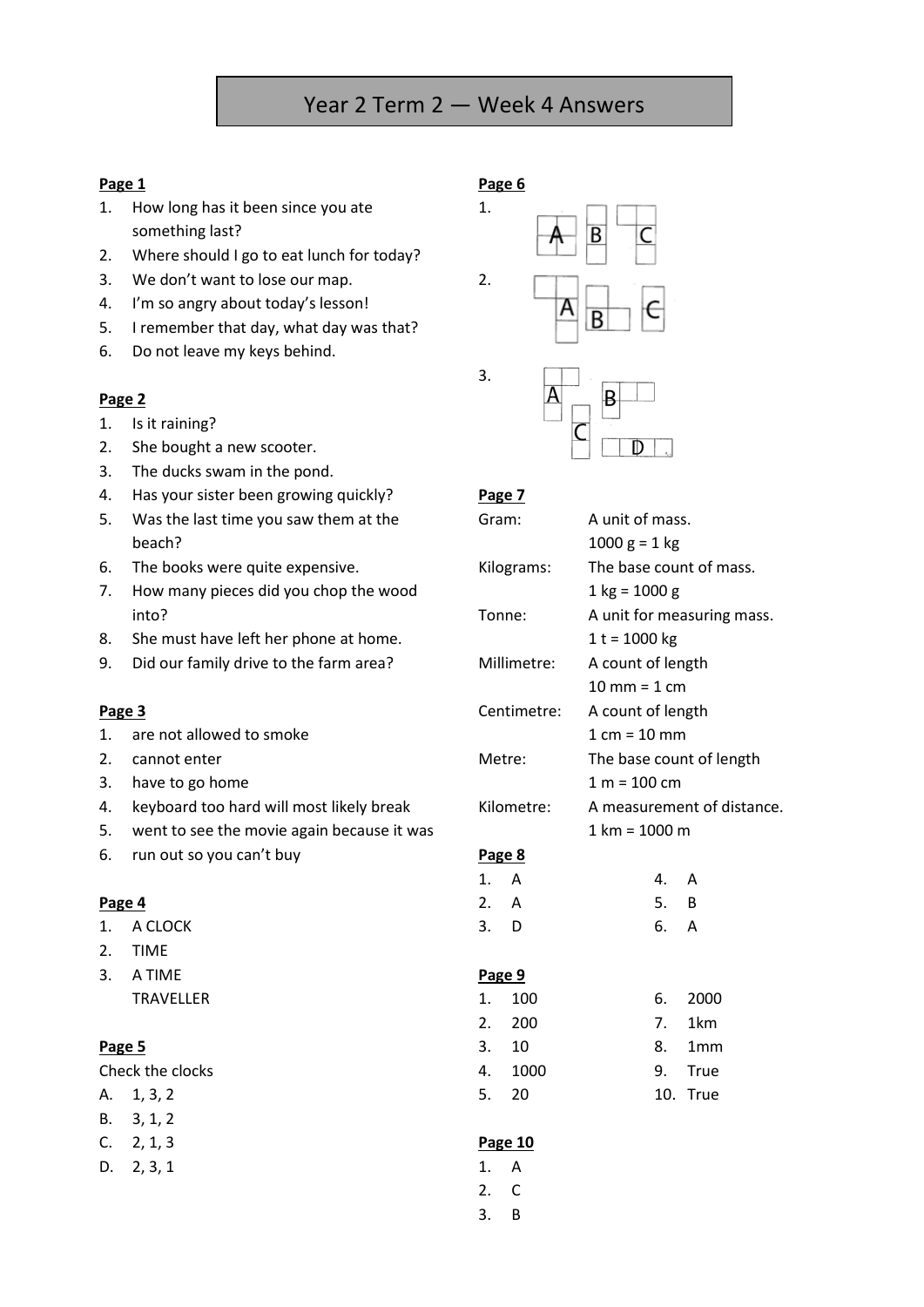| Page 11 |              |        |              |         | Page 16                       |    |            |
|---------|--------------|--------|--------------|---------|-------------------------------|----|------------|
| 1.      | D            | 3.     | A            | Level 1 |                               |    |            |
| 2.      | $\mathsf{C}$ | 4.     | D            | 1.      | 6 km                          |    |            |
|         |              |        |              | 2.      | 1.5L                          |    |            |
| Page 12 |              |        |              | Level 2 |                               |    |            |
| 1.      | $\mathsf{C}$ | 4.     | A            | 1.      | 290 cm                        |    |            |
| 2.      | C            | 5.     | B            | 2.      | 94 cm                         |    |            |
| 3.      | C            | 6.     | $\mathsf{C}$ | 3.      | 2000 mL                       |    |            |
|         |              |        |              | Level 3 |                               |    |            |
|         | Page 13      |        |              | 1.      | 3 kg                          |    |            |
| 1.      | 100          |        | 13. 10000    | 2.      | 2000 m                        |    |            |
| 2.      | 200          |        | 14. 5000     |         |                               |    |            |
| 3.      | 10           | 15. 0  |              |         | Page 17-18                    |    |            |
| 4.      | 20           |        | 16. 300      | 1.      | the three little pigs         |    |            |
| 5.      | 1000         |        | 17. 2000     | 2.      | the wolf                      |    |            |
| 6.      | 3000         |        | 18. 2000     | 3.      | second little pig             |    |            |
| 7.      | 1000         |        | 19. 2000     | 4.      | 8                             |    |            |
| 8.      | 3000         | 20. 50 |              | 5.      | he blew it down               |    |            |
| 9.      | 5000         |        | 21. 300      | 6.      | through the chimney           |    |            |
| 10.     | 1000         |        |              | 7.      | $\mathsf{C}$                  |    |            |
|         | 11. 5000     |        |              | 8.      | To always do the best you can |    |            |
|         | 12. 1000     |        |              | 9.      | D                             |    |            |
|         |              |        |              |         | 10a. pigs                     |    |            |
|         | Page 14      |        |              | b.      | brick                         |    |            |
| 1.      | 200          |        | 13. 9000     | c.      | safe                          |    |            |
| 2.      | 300          |        | 14. 6000     | d.      | huff                          |    |            |
| 3.      | 20           |        | 15. 1000     | e.      | chimney                       |    |            |
| 4.      | 30           |        | 16. 400      |         |                               |    |            |
| 5.      | 2000         |        | 17. 3000     |         | Page 19-20                    |    |            |
| 6.      | 4000         |        | 18. 3000     | 1.      | to hold on when climbing      |    |            |
| 7.      | 2000         |        | 19. 3000     | 2.      | large eyes, no eyelids        |    |            |
| 8.      | 4000         | 20. 60 |              | 3.      | forest swamps, deserts        |    |            |
| 9.      | 6000         |        | 21. 400      | 4.      | Two $(2)$                     |    |            |
|         | 10. 2000     |        |              | 5a.     | $\mathsf{C}$<br>b.<br>D       |    | E.<br>c.   |
|         | 11. 6000     |        |              | d.      | B<br>A<br>e.                  |    |            |
|         | 12. 2000     |        |              |         | 6a. lizard                    |    |            |
|         |              |        |              | b.      | climbing                      |    |            |
| Page 15 |              |        |              | c.      | eyelids                       |    |            |
| 1.      | metre        | 8.     | tonne        | d.      | forests                       |    |            |
| 2.      | 100          | 9.     | mL           |         |                               |    |            |
| 3.      | 1000         | 10. kg |              |         | Page 21                       |    |            |
|         |              |        |              |         |                               |    |            |
| 4.      | 1000         |        | 11. km       | 1.      | party                         | 6. | mother     |
| 5.      | 1000         | 12. m  |              | 2.      | birthday                      | 7. | present    |
| 6.      | 10           |        | 13. cm       | 3.      | buns                          | 8. | take       |
| 7.      | 1000         |        |              | 4.      | eat                           | 9. | late       |
|         |              |        |              | 5.      | brother                       |    | 10. school |